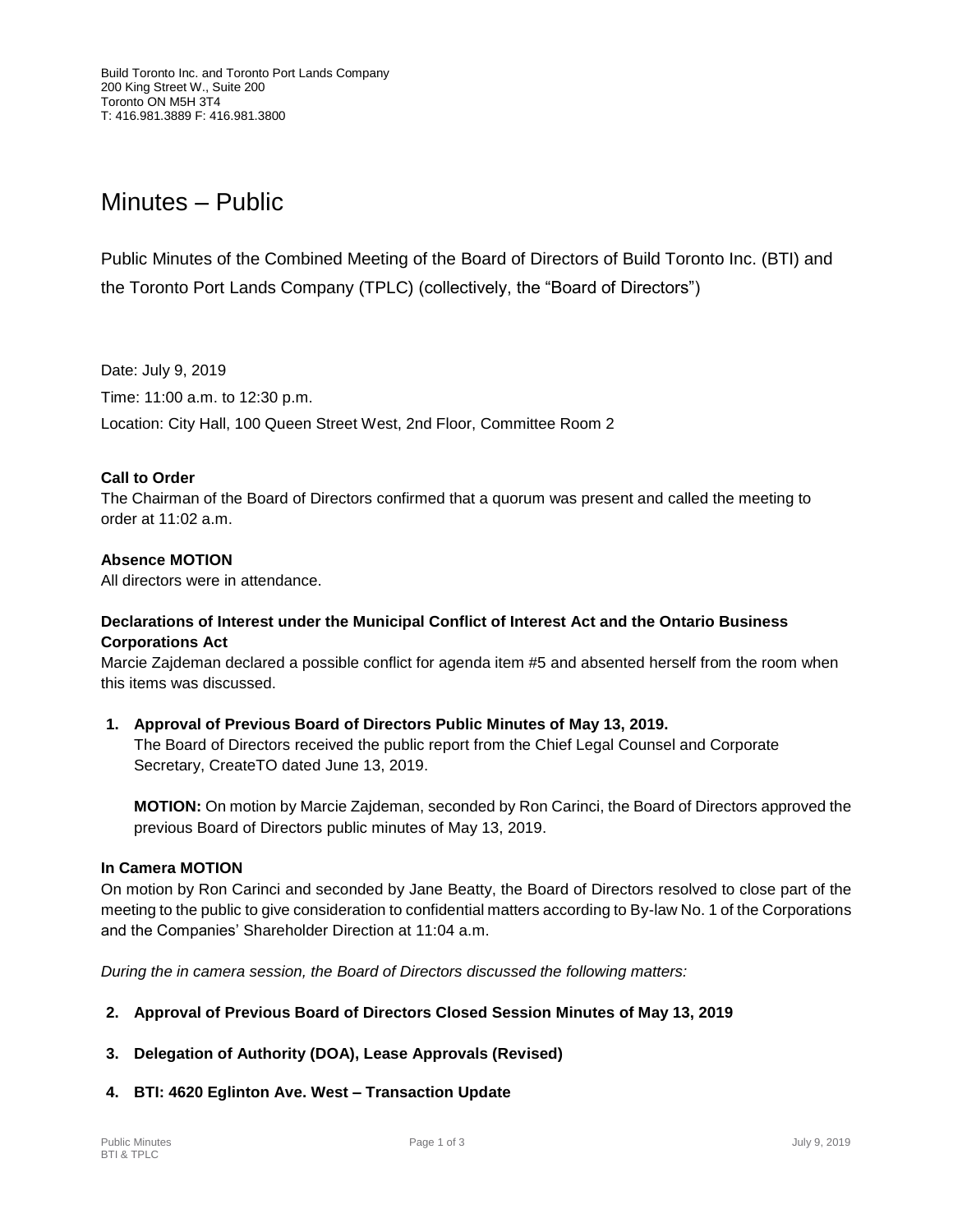- **5. TPLC: OUTFRONT Media Canada GP Co. lease at 915 and 945 Lakeshore Boulevard East, Toronto**
- **6. 2019 Q1 Financial Results**
- **7. Proposed Corporate Name Change**
- **8. CEO Update**
- **9. Action Items**
- **10. Other Business: Sidewalk Labs**

## **Adjournment**

**MOTION:** On motion by Dino Chiesa and seconded by Ron Carinci, the Board of Directors resolved to adopt the recommendations from its closed session and direct that these matters remain confidential in accordance with By-law No. 1 of the Corporations and the Companies' Shareholder Direction. The Board of Directors resumed its public session at 12:15 p.m. and the meeting was adjourned at 12:15 p.m.

### **Attendance:**

|                         | 11:02 to 11:04 a.m.<br><b>Public Session</b> | 11:04 a.m. to 12:15 p.m.<br>In-Camera Session | 12:15 to 12:15 p.m.<br><b>Public Session</b> |
|-------------------------|----------------------------------------------|-----------------------------------------------|----------------------------------------------|
| Dino Chiesa, Chair      |                                              |                                               |                                              |
| Ron Carinci, Vice Chair |                                              |                                               |                                              |
| Ana Bailão              | $\checkmark$                                 | $\checkmark$                                  | $\checkmark$                                 |
| Jane Beatty             | ✓                                            | ✓                                             | ✓                                            |
| Paula Fletcher          |                                              | ✓                                             | ✓                                            |
| Dennis Fotinos          |                                              | ✓                                             | X                                            |
| Sandra Levy             |                                              | ✓                                             | $\checkmark$                                 |
| Marcie Zajdeman         |                                              |                                               |                                              |

 $\checkmark$  Members were present for some or all of the time indicated.

**Also Present** (at the invitation of the Board): Bernice Afriyie, Summer Student, CreateTO Nik Chatterjee, Director, Property Management, CreateTO Jaspreet Hansra-Kulasingam, Chief Financial Officer, CreateTO Brian Johnston, CEO, CreateTO Don Logie, Senior Vice President, Development, CreateTO